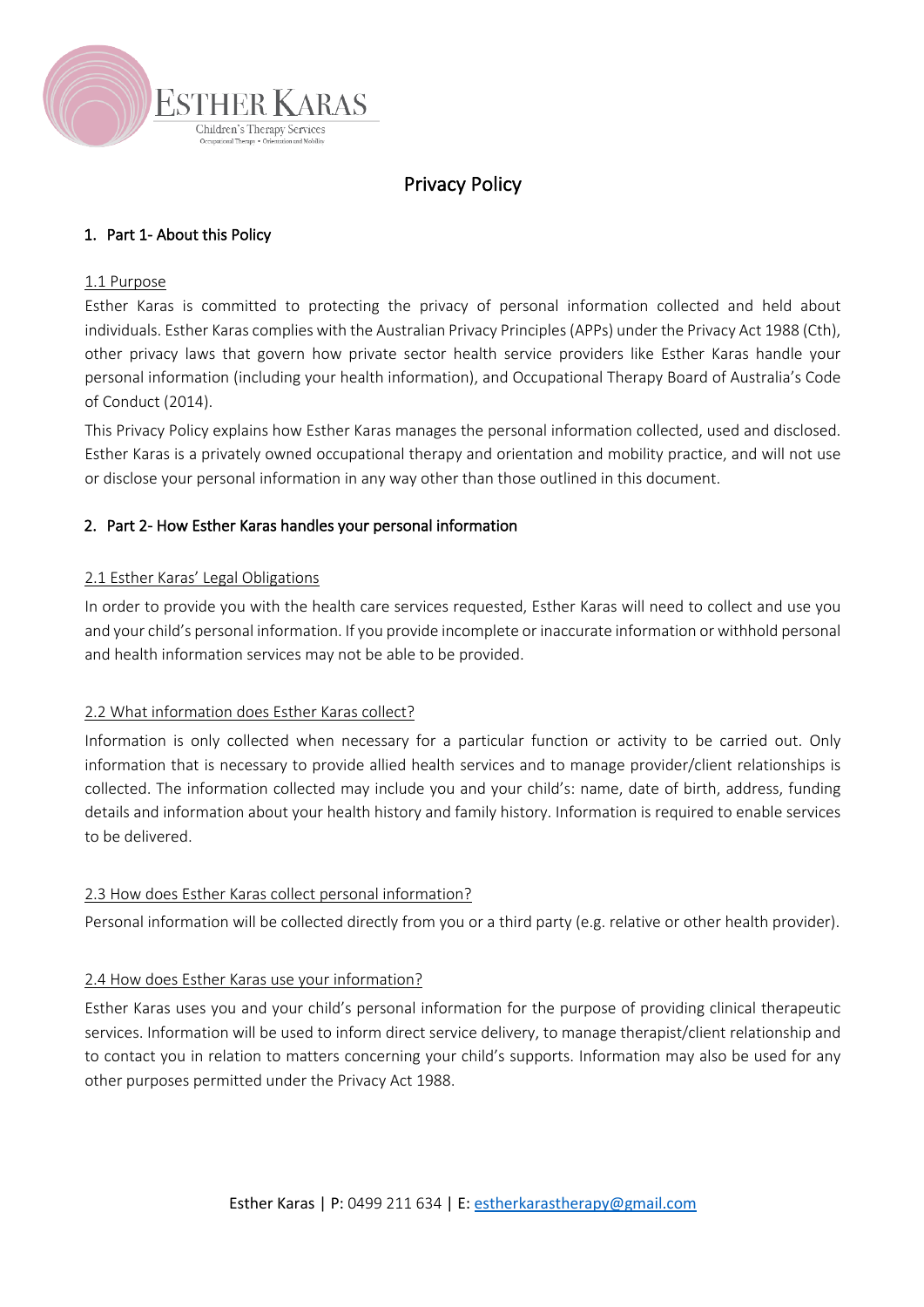

## 2.5 Who might Esther Karas disclose information to?

Esther Karas may disclose you or your child's information to the following people:

- a) other health professionals involved with your consent, Esther Karas may share information about your child's supports with other health professionals or educators in order to work collaboratively to achieve goals.
- b) the referrer Esther Karas will usually send a discharge summary to the referrer (i.e., your medical practitioner) following discharge from Esther Karas or at other times, as required. This is a requirement of receiving supports under a Chronic Disease Management Plan. Please inform Esther Karas if you do not wish us to provide a discharge summary to the referrer.
- c) Relatives, guardian or legal representative Esther Karas may provide information about your child's supports to other parents, relatives and legal guardians where appropriate and with your consent. Esther follows any directions for information sharing given in family court parenting orders.
- d) Other uses and disclosures we may also use or disclose your personal and health information where necessary for:
	- activities such as quality assurance processes, accreditation, audits, risk and claims management;
	- invoicing, billing and account management

We will not disclose your personal information to any individual who is outside Australia.

## 2.6 Access to and correction of personal information

You have a right to access the personal and health information that we hold about you and your child. In accordance with the Australian Privacy Principals, Esther Karas may deny access to you or your child's clinical records, should it be deemed that giving access would pose a serious threat to the life, health or safety of any individual, or to public health or safety. You can request an amendment to you or your child's personal and health information should you believe that it is inaccurate.

## 2.7 Data Quality

Esther Karas will take reasonable steps to ensure that personal information collected, used or disclosed is accurate, complete and up-to-date. This may include periodic reviews of such information. Please inform Esther if any of you or your child's personal or health information changes.

## 2.8 Data Security

Esther Karas will take reasonable steps to protect you and your child's personal information from misuse, interference, loss, unauthorised access, modification or disclosure. Esther Karas uses technologies and processes such as access control procedures, network firewalls, encryption and lockable physical storage to protect your privacy. Esther Karas will destroy or permanently de-identify any of your information which is no longer needed for the purpose for which it was collected provided Esther Karas is not required under an Australian law or court/tribunal or otherwise to retain the information. In accordance with Australian law, Esther Karas will retain your child's case information for a minimum of 7 years, or until your child turns 25, which ever is later.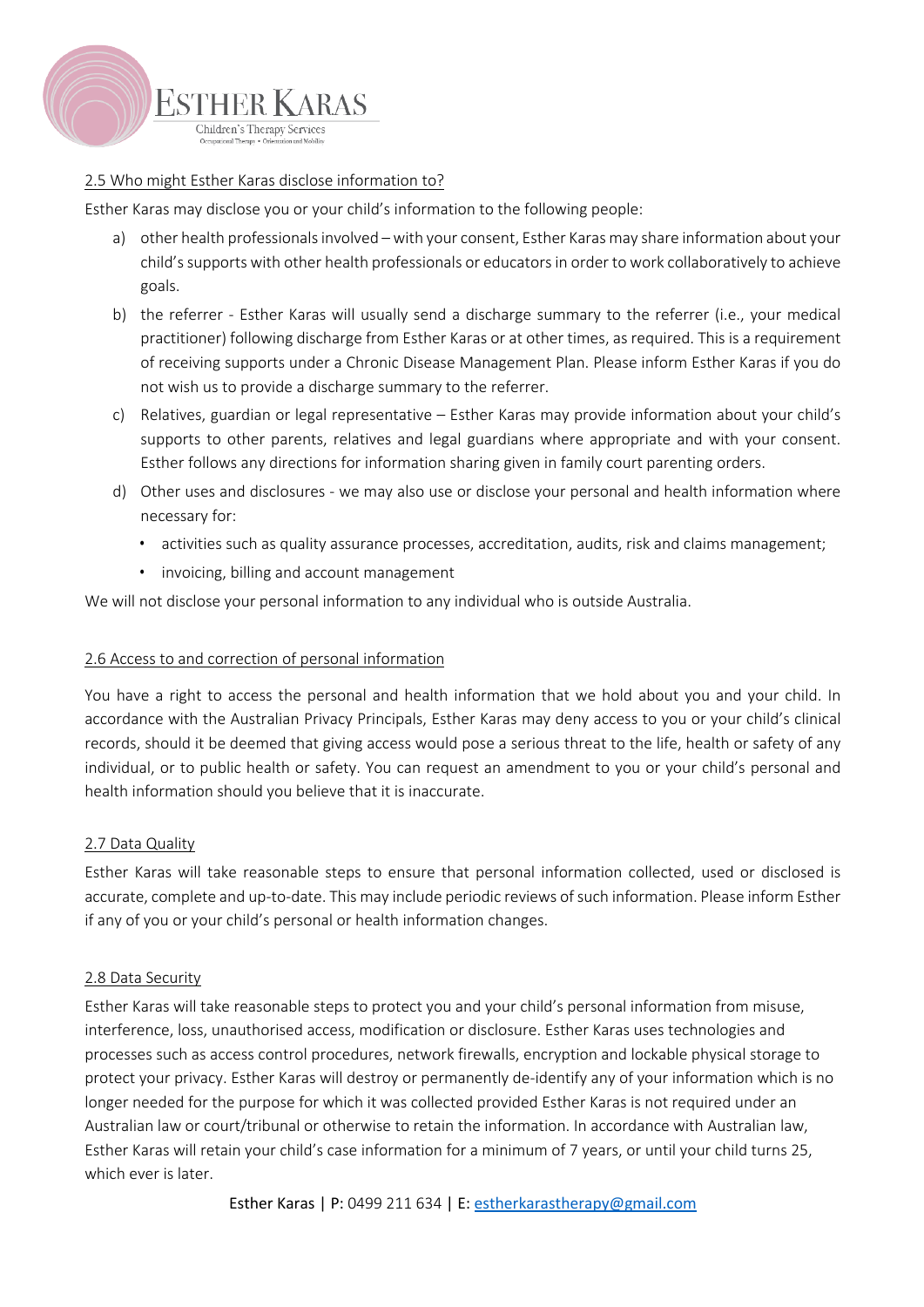

# 2.9 What to do if you have a complaint about privacy issues

If you wish to gain access to you or your child's personal information, have a complaint about a breach of your privacy or you have any query on how your personal information is collected or used please forward your request via email or phone. Your your query or complaint will be responded to as soon as possible. If there is a data breach, we will act according to the Privacy Act 1988 guidelines, act to remedy the breach immediately and notify you with the actions required. If it is a Notifiable Data Breach, Esther Karas will do these aforementioned steps as well as notify the Office of the Australia Information Commissioner.

# 2.10 How to contact us if you have a complaint about privacy issues

Contact Esther Karas on phone: 0499 211 634 or email: estherkarastherapy@gmail.com should you wish to follow up any privacy concerns.